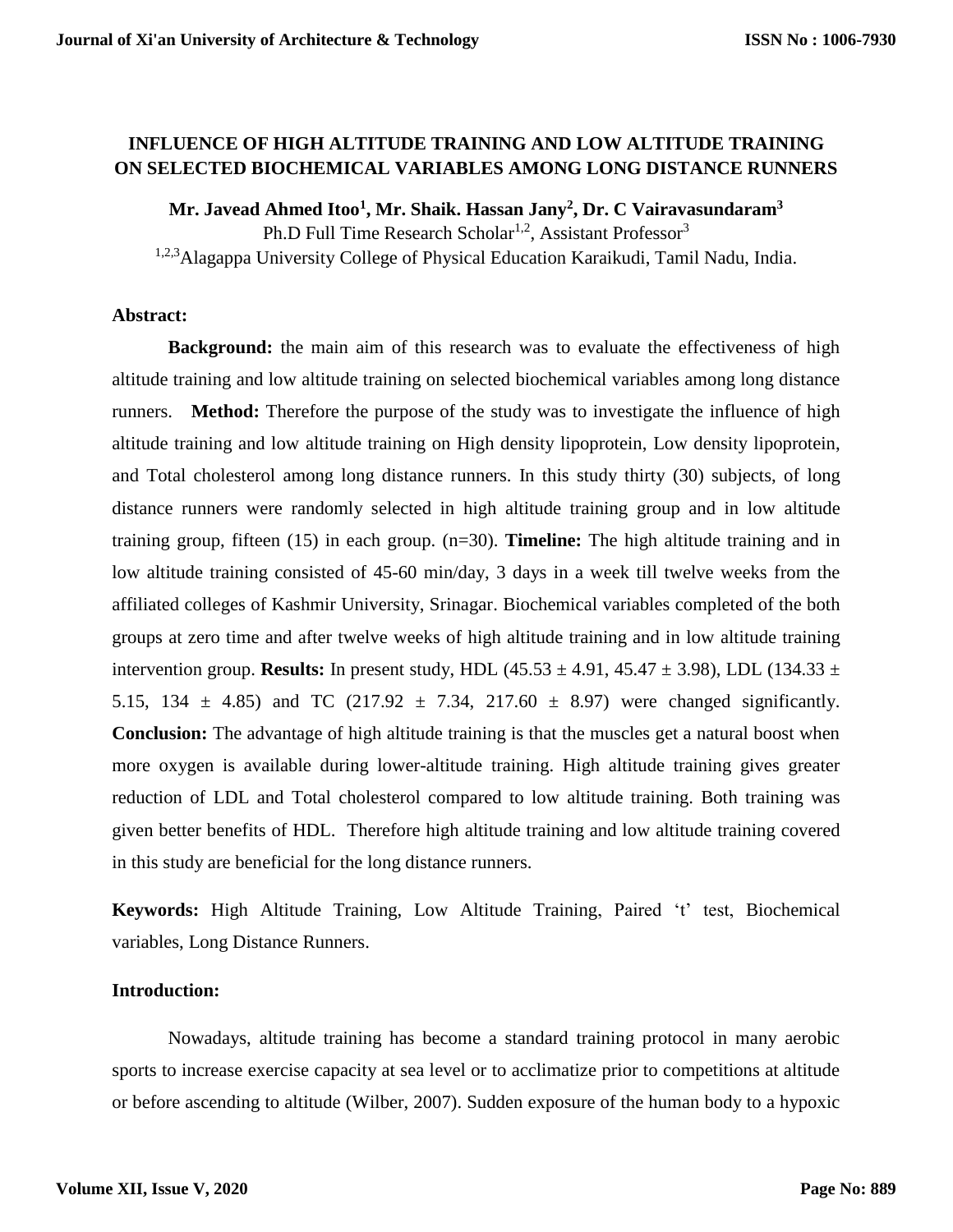environment or staying at altitude induces numerous adaptations which can lead to improved athletes' performance at sea level. These mechanisms are generally attributed to either hematological [\(Levine and Stray-Gundersen, 1992\)](https://www.frontiersin.org/articles/10.3389/fphys.2018.00375/full#B60), cardiovascular [\(Naeije, 2010\)](https://www.frontiersin.org/articles/10.3389/fphys.2018.00375/full#B81), or ventilatory [\(Townsend et al., 2016\)](https://www.frontiersin.org/articles/10.3389/fphys.2018.00375/full#B107) effects of altitude training. However, altitude training can also lead to improved muscle buffering capacity [\(Gore et al., 2001\)](https://www.frontiersin.org/articles/10.3389/fphys.2018.00375/full#B43), increased glycolytic enzyme activity [\(Katayama et al., 2004\)](https://www.frontiersin.org/articles/10.3389/fphys.2018.00375/full#B56), enhanced capillary density [\(Vogt et al., 2001\)](https://www.frontiersin.org/articles/10.3389/fphys.2018.00375/full#B110), muscle mitochondrial volume [\(Geiser et al., 2001\)](https://www.frontiersin.org/articles/10.3389/fphys.2018.00375/full#B38), and myoglobin concentration [\(Terrados et al., 1990;](https://www.frontiersin.org/articles/10.3389/fphys.2018.00375/full#B105) [Zoll et al.,](https://www.frontiersin.org/articles/10.3389/fphys.2018.00375/full#B120)  [2006\)](https://www.frontiersin.org/articles/10.3389/fphys.2018.00375/full#B120). Expected effects may be achieved by applying one of the recognized high-altitude training methods, i.e., live high-train high (LH-TH), live high-train low (LH-TL), and live lowtrain high (LL-TH). An up-to-date survey of altitude training methods with a modified nomenclature which analyzed the opportunities to combine different hypoxic methods was conducted by [Millet et al. \(2013\).](https://www.frontiersin.org/articles/10.3389/fphys.2018.00375/full#B73)

In the classical LH-TH method, which is the first concept of altitude training, the athletes live and train at moderate altitudes (2,000–3,000 m) to stimulate erythropoiesis, which increases erythrocyte volume, thus enhancing sea-level endurance performance. This method is still in use today, but one major conclusion drawn from scientific research and sport practice is that athletes are not able to train at an equivalent, or near-equivalent, intensity as at sea level. Thus, athletes may return to sea level in a detrained state [\(Wilber, 2007\)](https://www.frontiersin.org/articles/10.3389/fphys.2018.00375/full#B115). To overcome this problem, athletes often descend from altitude to perform intensive training sessions, returning to altitude at night to continue the acclimatization process. This LH-TL model of altitude training was developed in the early 1990s [\(Levine and Stray-Gundersen, 1992\)](https://www.frontiersin.org/articles/10.3389/fphys.2018.00375/full#B60) and received considerable attention. Today, several training strategies can be used based on the LH-TL principles. Athletes can live in a natural hypobaric hypoxic environment, or use special technologies such as nitrogen dilution or oxygen filtration to create a normobaric hypoxic environment [\(Mattila and Rusko, 1996;](https://www.frontiersin.org/articles/10.3389/fphys.2018.00375/full#B70) [Gore et](https://www.frontiersin.org/articles/10.3389/fphys.2018.00375/full#B43)  [al., 2001\)](https://www.frontiersin.org/articles/10.3389/fphys.2018.00375/full#B43). However, there are still many controversies about the mechanisms of hematological and non-hematological adaptations to LH-TL and the extent of enhanced sport performance [\(Lundby and Robach, 2016\)](https://www.frontiersin.org/articles/10.3389/fphys.2018.00375/full#B66). The quality and quantity of the results in the literature are still insufficient to elucidate the mechanism of the effect of LH-TL on sport performance. It is considered that the positive effects of LH-TL are mainly due to the increase of red cell volume (RCV) [\(Levine and Stray-Gundersen, 2005\)](https://www.frontiersin.org/articles/10.3389/fphys.2018.00375/full#B61), but there exists a contrary opinion that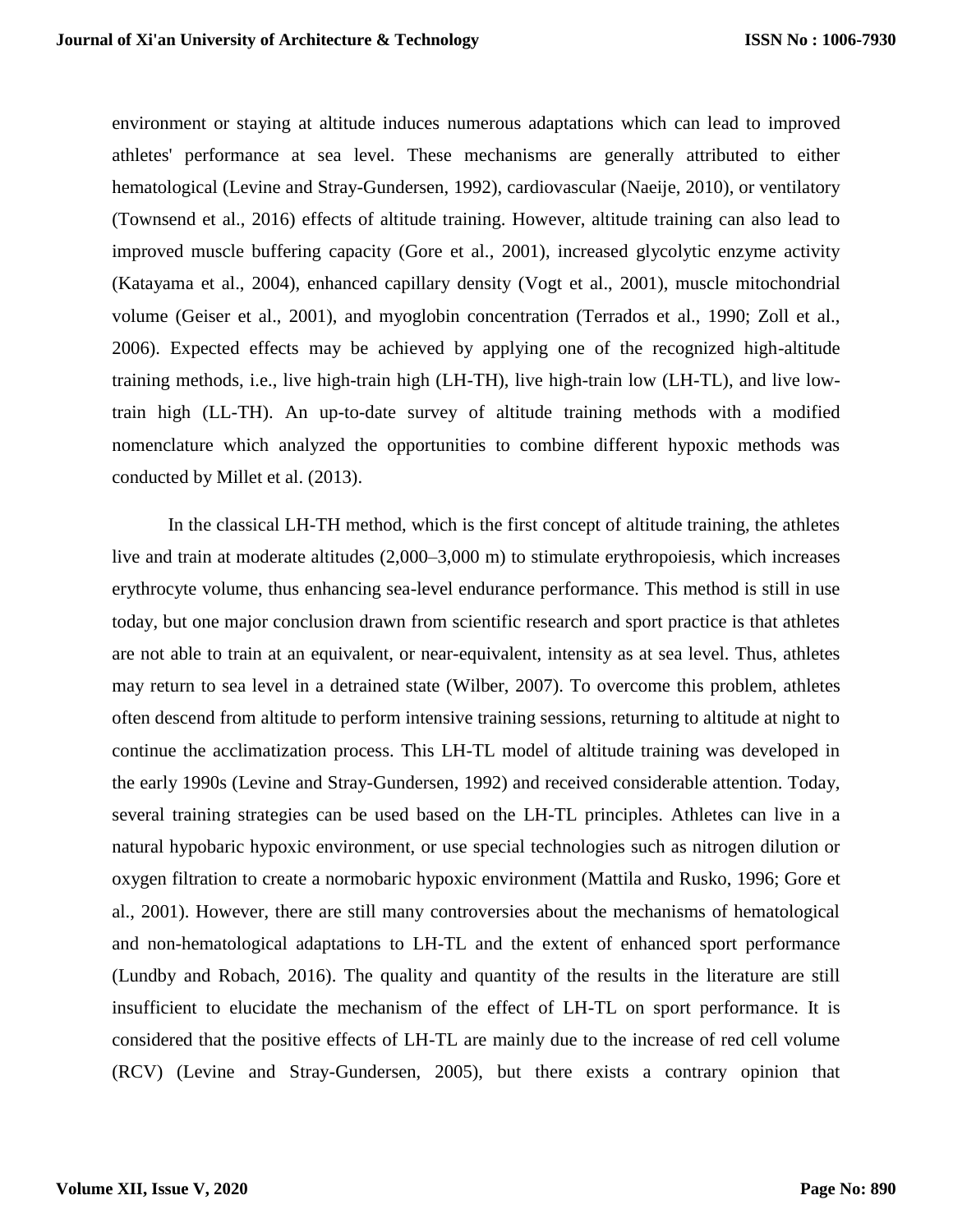improvements in the energy cost of exercise seem more likely than increases in RCV as a result of LH-TL [\(Gore and Hopkins, 2005\)](https://www.frontiersin.org/articles/10.3389/fphys.2018.00375/full#B44).

In the LL-TH protocol, athletes live under normoxic conditions and train in a natural, hypobaric, or simulated normobaric hypoxic environment. The LL-TH method can be used by athletes at rest (intermittent hypoxic exposure; IHE) or during training sessions (intermittent hypoxic training; IHT) [\(Terrados et al., 1988;](https://www.frontiersin.org/articles/10.3389/fphys.2018.00375/full#B106) [Casas et al., 2000;](https://www.frontiersin.org/articles/10.3389/fphys.2018.00375/full#B11) [Czuba et al., 2011\)](https://www.frontiersin.org/articles/10.3389/fphys.2018.00375/full#B21). However, during the LL-TH protocol, the exposure to acute hypoxia is too short  $(1-2 h)$  per day), and insufficient to modify hematological variables [\(Czuba et al., 2011,](https://www.frontiersin.org/articles/10.3389/fphys.2018.00375/full#B21) [2017,](https://www.frontiersin.org/articles/10.3389/fphys.2018.00375/full#B22) [2018\)](https://www.frontiersin.org/articles/10.3389/fphys.2018.00375/full#B19), but the LL-TH method can contribute to the activation of non-hematological adaptive mechanisms [\(Girard et al.,](https://www.frontiersin.org/articles/10.3389/fphys.2018.00375/full#B39)  [2017;](https://www.frontiersin.org/articles/10.3389/fphys.2018.00375/full#B39) [Millet and Girard, 2017\)](https://www.frontiersin.org/articles/10.3389/fphys.2018.00375/full#B75).

Although the concept of altitude or hypoxic training to improve sea-level sport performance has been known for nearly 50 years, its efficacy remains somewhat controversial. Whilst some studies support the ergogenic effects of altitude training on sport performance [\(Mattila and Rusko, 1996;](https://www.frontiersin.org/articles/10.3389/fphys.2018.00375/full#B70) [Gore et al., 2001\)](https://www.frontiersin.org/articles/10.3389/fphys.2018.00375/full#B43), others do not (Ashenden [et al., 2000;](https://www.frontiersin.org/articles/10.3389/fphys.2018.00375/full#B3) [Hinckson et](https://www.frontiersin.org/articles/10.3389/fphys.2018.00375/full#B52)  [al., 2005\)](https://www.frontiersin.org/articles/10.3389/fphys.2018.00375/full#B52). There are also conflicting reports on the efficacy of altitude training in improving hematological variables. These discrepancies may be due to differences in duration of hypoxia exposure, intensity of the hypoxic stimulus, type of training model, volume and intensity of exercise during the experiment, and the sports skill level of study participants. Methodological approaches and measurement techniques used by researchers are also significant.

Therefore the aim of this research influence of high altitude training and low altitude training on selected biochemical variables among long distance runners.

#### **Methodology:**

The purpose of the study was to find out the influence of high altitude training and low altitude training on selected biochemical variables among long distance runners. To achieve the purpose of the study, thirty college long distance runners were selected from in and around affiliated colleges of Kashmir University. The subjects were randomly assigned in to two equal groups namely, high altitude training (HATG) and low altitude training group (LATG) each group consist of  $(n=15)$ . The respective training was given to the experimental group the 3 days per weeks (alternate days) for the training period of twelve weeks. Design: The biochemical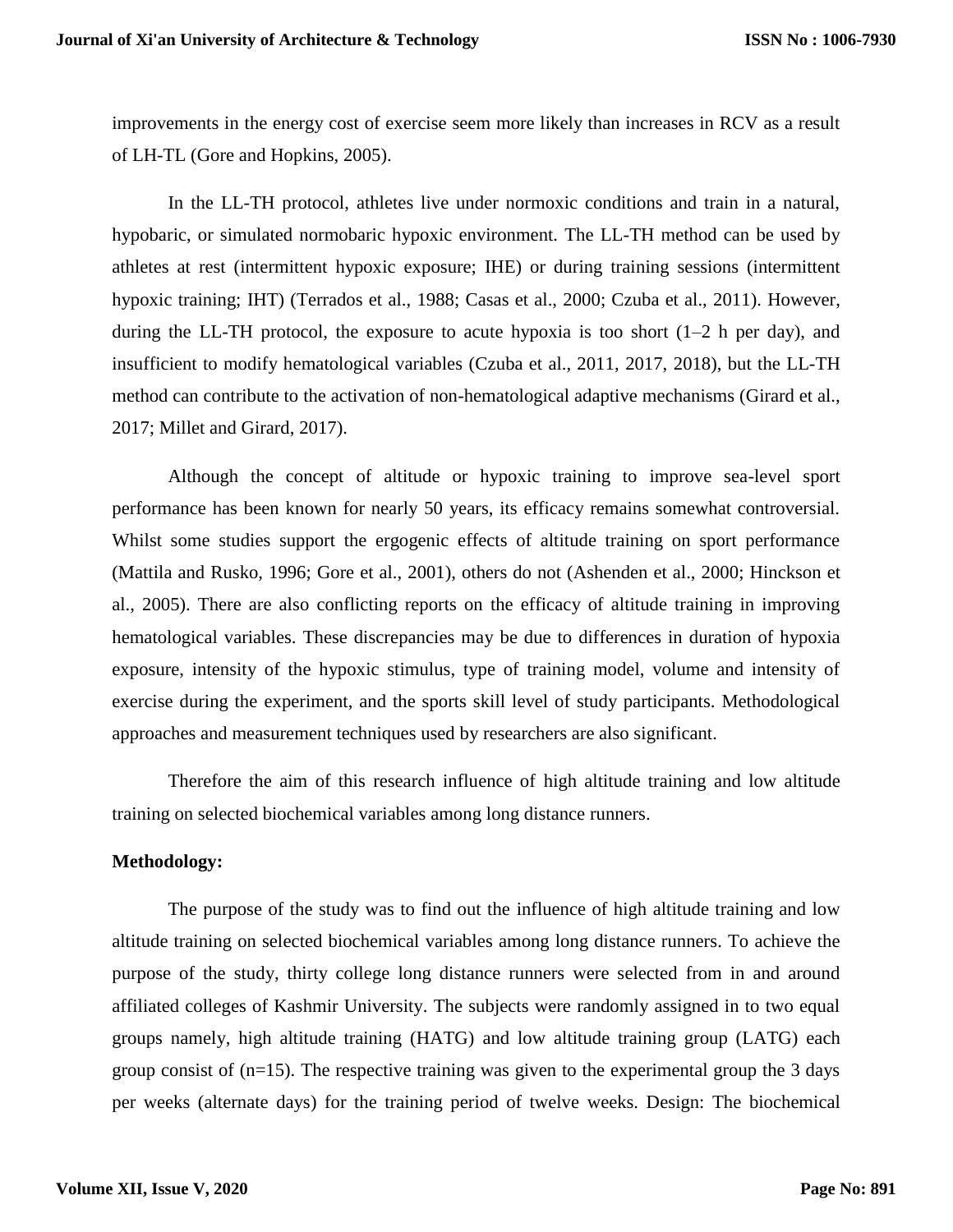variables such as High density lipoprotein, Low density lipoprotein and Total cholesterol were selected as dependent variables. Sample collection: Five milliliters of peripheral fasting blood was collected, following informed consent, from all individuals who participated in this study before high and low altitude training intervention and again fasting blood was collected after twelve weeks of high altitude training group and low altitude training intervention group. Serum was separated by centrifuge machine (3500—4000 rotations/min) at room temperature. Total cholesterol, LDL, and HDL cholesterol were measured after overnight fasting (12 h after meal).

# **Statistical Analysis:**

The collected data before and after training period of 12 weeks on the above said variables due to the influence of high altitude training and low altitude training was statistically analyzed with paired 't' test test to find out the significant improvement between pre and posttest. In all cases the criterion for statistical significance was set at 0.05 level of confidence.  $(P<0.05)$ 

# **Table I**

| Group                                   | <b>Variables</b> |      | <b>Mean</b> | N  | <b>Std. Deviation</b> | Std.         | t ratio   |
|-----------------------------------------|------------------|------|-------------|----|-----------------------|--------------|-----------|
|                                         |                  |      |             |    |                       | <b>Error</b> |           |
|                                         |                  |      |             |    |                       | <b>Mean</b>  |           |
| <b>High Altitude</b><br><b>Training</b> | <b>LDL</b>       | Pre  | 134.33      | 15 | 5.15                  | 1.33         | $15.95*$  |
|                                         |                  | Post | 122.80      |    | 4.68                  |              |           |
|                                         | <b>HDL</b>       | Pre  | 45.53       | 15 | 4.91                  | 1.27         | $11.13*$  |
|                                         |                  | Post | 48.93       |    | 4.89                  |              |           |
|                                         | Total            | Pre  | 219.74      | 15 | 5.71                  | 1.89         | $9.60*$   |
|                                         | Cholesterol      | Post | 205.81      |    | 5.84                  |              |           |
|                                         | <b>LDL</b>       | Pre  | 134.00      | 15 | 4.85                  | 1.25         |           |
|                                         |                  | Post | 124.00      |    | 1.07                  |              | $10.40^*$ |
|                                         |                  |      |             |    |                       |              |           |
| <b>Low Altitude</b>                     | <b>HDL</b>       | Pre  | 45.47       | 15 | 3.98                  | 1.03         | $9.74*$   |
| <b>Training</b>                         |                  | Post | 48.60       |    | 3.94                  |              |           |
|                                         | Total            | Pre  | 217.92      | 15 | 7.34                  | 2.32         | $8.90*$   |
|                                         | Cholesterol      | Post | 207.66      |    | 6.20                  |              |           |

# **Computation of 't' Ratio on Selected Biochemical Variables of Long Distance Runners on High Altitude Training and Low Altitude Training Group**

\*Significant level 0.05 level degree of freedom (2.14, 1 and 14)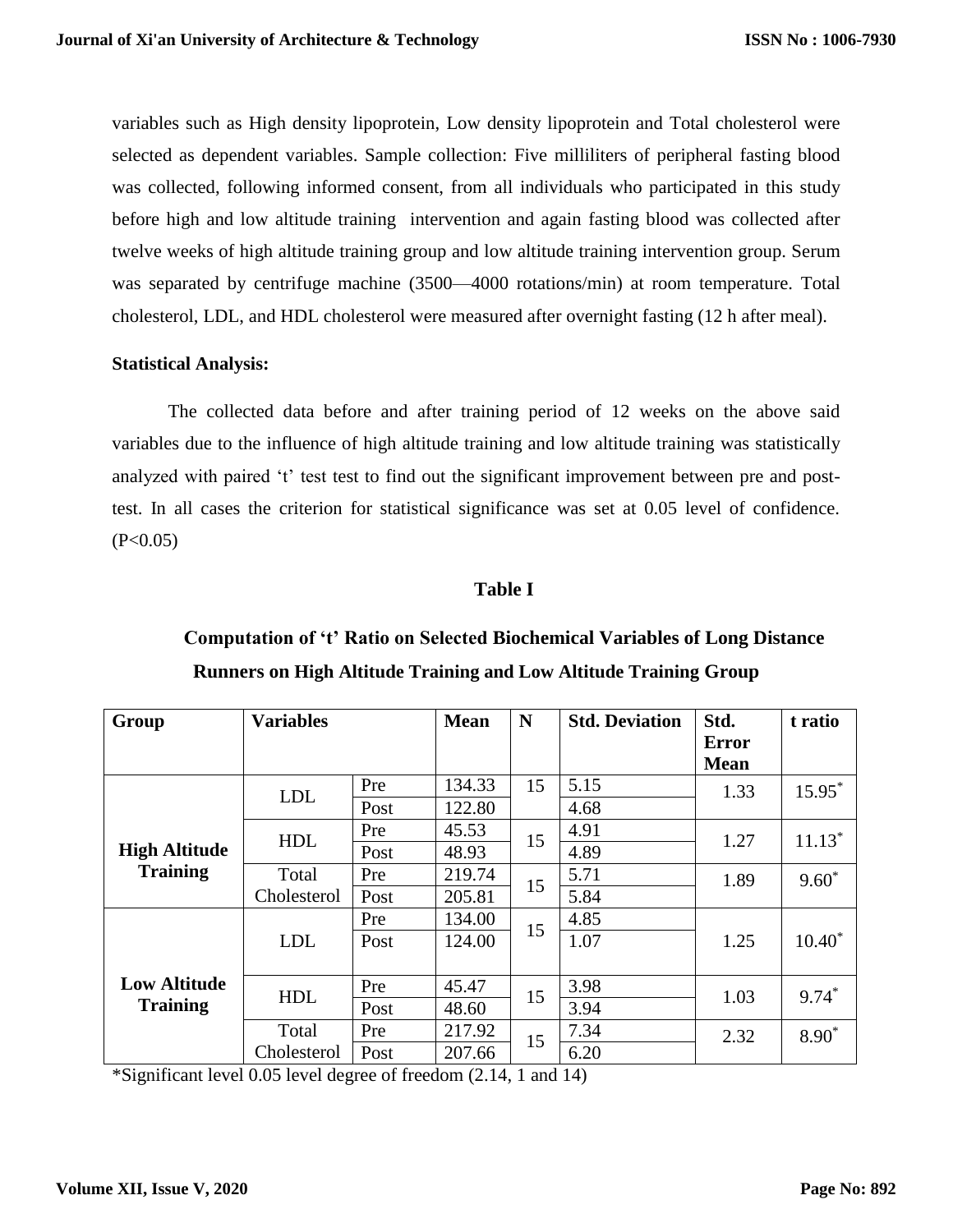Table I reveals the computation of mean, standard deviation and 't' ratio on selected biochemical variables namely High density lipoprotein, Low density lipoprotein and Total cholesterol high altitude training group. The obtained 't' ratio High density lipoprotein, Low density lipoprotein and Total cholesterol were 15.95, 11.13 and 9.60 respectively. The required table value was 2.14 for the degrees of freedom 1and 14 at the 0.05 level of significance. Since the obtained 't' values were greater than the table value it was found to be statistically significant. Further the computation of mean, standard deviation and 't' ratio on selected biochemical variables namely High density lipoprotein, Low density lipoprotein and Total cholesterol low altitude training group. The obtained 't' ratio on High density lipoprotein, Low density lipoprotein and Total cholesterol were 10.40, 9.74 and 8.90 respectively. The required table value was 2.14 for the degrees of freedom 1and 14 at the 0.05 level of significance. Since the obtained 't' values were greater than the table value it was found to be statistically significant.

# **Figure 1**



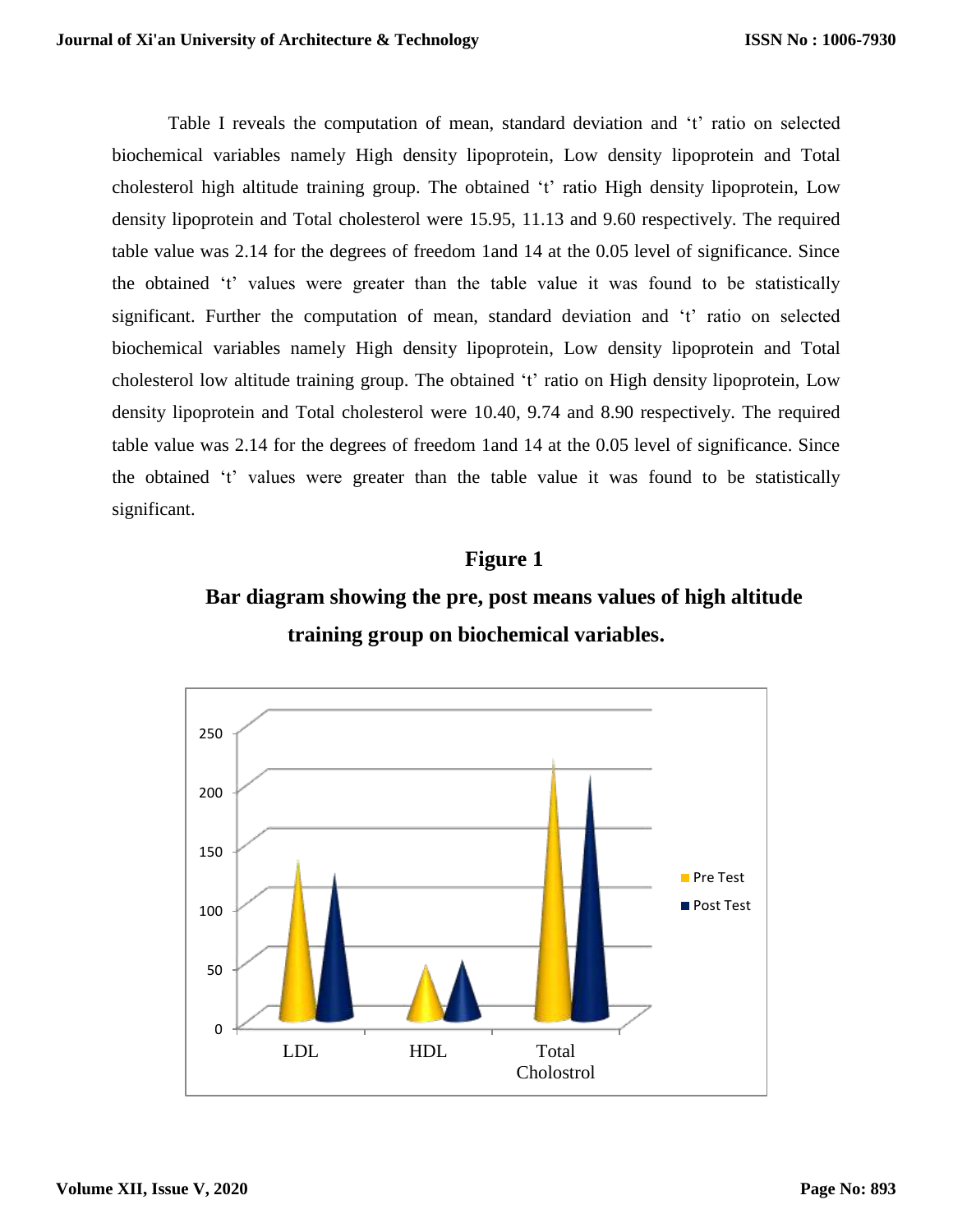# **Figure 2**

# **Bar diagram showing the pre, post means values of low altitude training group on biochemical variables.**



# **Discussion Findings:**

In this study the effect of high altitude training low altitude training was seen on the lipid profile in the long distance runners. Significant improvement in high density lipoprotein was observed and other researchers also corroborate with our findings. Study held in Ontario, Canada also corroborate with our study and state that training increases HDL cholesterol and several studies have confirm this belief (Leon AS 2001). It is well known that high and low altitude training are beneficial for the long distance runners. The level of cholesterol and LDL was significantly reduced in this study after high and low altitude training. Physical exercises including yogic practices along with dietary modification have been observed to control lipid content of blood and to treat and prevent CAD (Srivastava et al 2011). In a study conducted in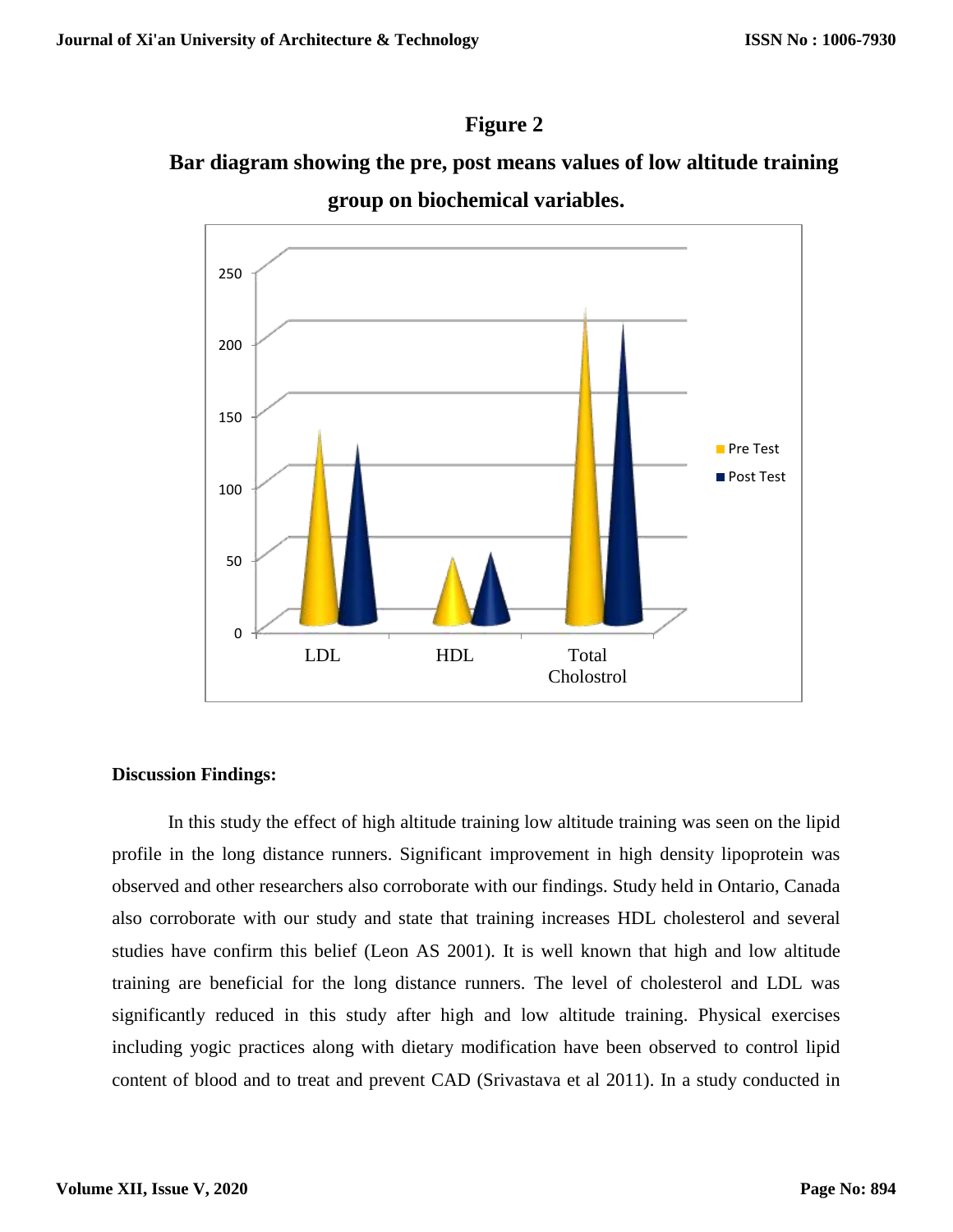Mumbai, India, it was observed that in study group average total cholesterol level fell to 184.8 mg% ( $p < 0.05$ ) from the baseline level of 247.2 mg% ( $p < 0.05$ ) and LDL cholesterol level fell to 108.4 from basal of 146.4, even without the use of statins (Yogendra et al 2004).

In future this study could be repeated in other populations also. Further, some other high altitude training low altitude training may be tried and compared with the present ones. More scientific co-relations could be seen before and after high altitude training low altitude training interventions. Qualitative analysis (psychological variables) of the subjects may be useful for discussing the variables changed after high altitude training low altitude training intervention. high altitude training low altitude training may also be responsible in creating positive changes in plasma catecholamines, cytokines and leukotrienes levels thus benefiting the long distance runners. Study of such factor could be helpful for athletes.

#### **Conclusion:**

Reduction of total cholesterol and LDL after regular high altitude training low altitude training is beneficial for long distance runners. Therefore high altitude training low altitude training included in this study are helpful for the long distance runners.

#### **Reference:**

- 1. Berglund. B. (1992). High-altitude training: aspects of hematological adaptation. Sports Medicine 14: 289-303.
- 2. Echocardiographic and metabolic adaptations to hypero~c training. Medicine & Science in Sports & Exercise 21: \$436.
- 3. Levine. B.D., Engfred, K., Friedman, D.B., Kjaer, M., Saltin. B.. Clifford, P.. & Secher, N.H. (1990). High altitude training: effect on aerobic capacity and work performance. Medicine & Science in Sports & Exercise 22: \$209.
- 4. Kumaravelu P and K.Govindasamy. Comparison of selected motor ability variables among football players of different positional play. International Journal of Physical Education, Sports and Health. 2018; 5(1): 101-107.
- 5. Le~ane. B.D., & Stray-Gundersen. J. [1992). Altitude training does not improve running performance more than equivalent training near sea level in trained runners. Medicine & Science in Sports & Exercise 24: \$569.
- 6. Kumaravelu P and K.Govindasamy. Effect of prescribing and monitoring direct and indirect physical activity on selected health related fitness and cardio respiratory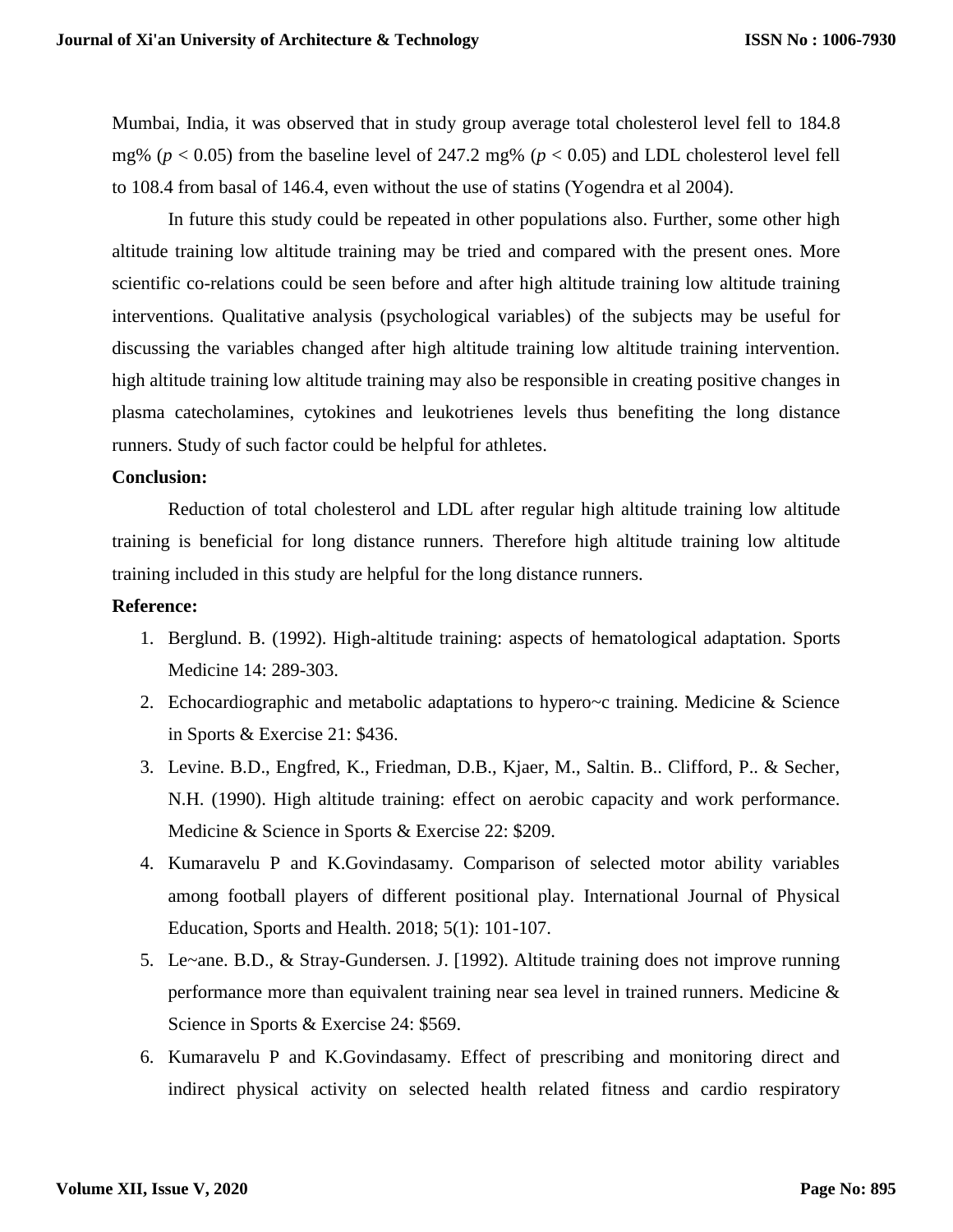variables among obese school boys. International Journal of Physiology, Nutrition and Physical Education. 2018; 3(1): 707-716.

- 7. Levine, B.D., & Stray Gundersen. J. (i 997). LMng high -training low: Effect of moderate- altitude acclimatization with low-altitude training on pertbnnance. Journal of Applied Physiology 83(I): 102-112.
- 8. Dr.M.Sundar Dr.T.Arun Prasanna. Effect of core training with and without yogic practices o selected psychological variables among college men athletes. International Journal of Advanced Science and Technology. 2019; 28(16): 326-331.
- 9. T. Arun Prasanna, M. Sundar, T, Yogesh., & K. Govindasamy. Construction of different model of yogic practice packages with satvik diet on selected lung function parameters among under weight rural school boys. Journal of Xi'an University of Architecture & Technology. 2020; 12(1): 1972-1979.
- 10. Meera, R., Mohanakrishnan, R., & Prasanna, T. A. (2019). Effect of Core Training with and without Yogic Practices on Selected Psychological Variables among College Women Athletes. Indian Journal of Public Health Research & Development, 10(4), 208-212.
- 11. Kumaravelu P, Govindasamy K. Impact of circuit resistance training on leg strength among University players from different discipline. International Journal of Yogic, Human Movement and Sports Sciences. 2018; 3(1):158-159.: <https://doi.org/10.22271/yogic.2018.v3.i1c.08>
- 12. Rusko. H.K., Leppavouri. A.> Makela, P., & Leppalouto, J. (1995). LMng high, Iraining low: a new approach to altitude training at Sea level in athletes. Medicine & Science in Sports & Exercise 27: \$36.
- 13. P Kumaravelu and K Govindasamy. Efficacy of SAQ drills on selected bio-motor abilities among inter collegiate athletes. International Journal of Yogic, Human Movement and Sports Sciences. 2018; 3(1): 160-161.
- 14. Svedenhag. J.. Piehl-Aulin, K., Skog, C., & Saltin, B. (1997}. Increased left ventricular muscle mass after long-term altitude trainhlg in athletes. Acta Physiologica Scandinavica 161: 63-70.
- 15. J Anitha, P Kumaravelu, C Lakshmanan, K Govindasamy, et al. Effect of plyometric training and circuit training on selected physical and physiological variables among male